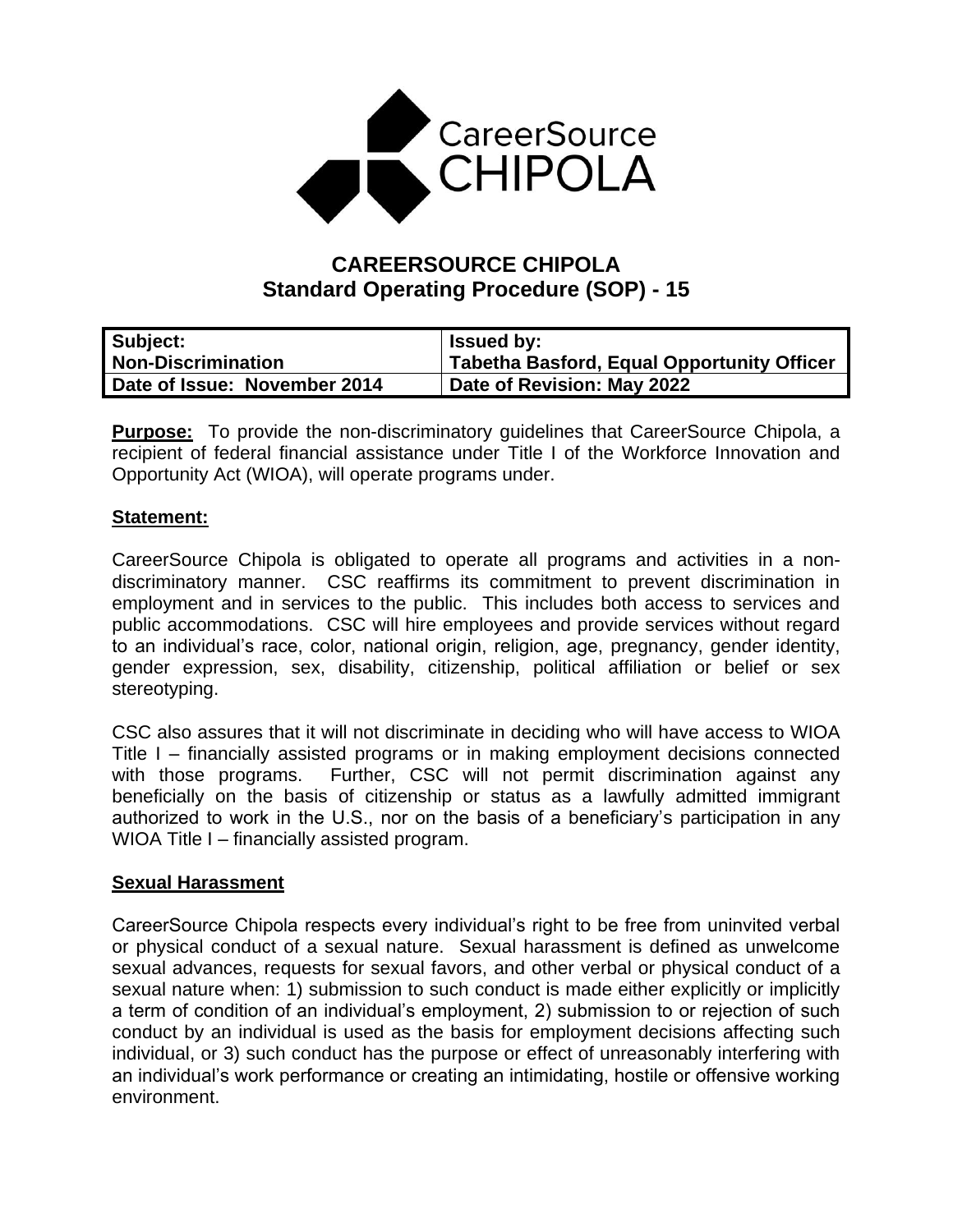CSC will exercise zero tolerance for sexual harassment, and all reported allegations of inappropriate conduct will be promptly and thoroughly investigated.

## **Disability**

CareerSource Chipola is committed to providing equal opportunity in employment and services to qualified individuals with disabilities, using reasonable accommodations when necessary. Assistance is available for all offices, program or entitles under WIOA to achieve and maintain full access to programs.

### **Discrimination**

Complaint procedures for charges of discrimination are separate and distinct from the grievance procedures outlined in this document. A complaint of alleged discrimination may be filed by any person, including (but not limited to) any employee, applicant for employment or customer of a center, center operator, training provider or other program or activity that is offered through the center system, who feels he or she, or any specific "class of individuals" has been subjected to unlawful discrimination by a program or activity offered through the center system, or by the DEO. Discrimination on the basis of race, color, disability, religion, sex, national origin, age, marital status, political affiliation or belief, participation in any WIOA Title I financially assisted program or activity, or on the basis of citizenship or status as a lawfully admitted immigrant authorized to work in the United States is prohibited under federal and/or state laws.

CSC does not hear complaints of discrimination at the local level. If you believe that you, or someone you know has been subjected to unlawful discrimination, please refer to the Statewide Discrimination Complaint Processing Procedures. These procedures may be obtained at the DEO website at:

[http://www.floridajobs.org/civilrights/ocr\\_complaint.html.](http://www.floridajobs.org/civilrights/ocr_complaint.html)

Anyone having a question concerning filing discrimination complaints should contact:

The Department of Economic Opportunity Office for Civil Rights 107 E. Madison Street – MSC 150 Tallahassee, FL 32399-4129 850-921-3205 – Phone 850-921-3122 – Fax Email: [Civil.Rights@deo.myflorida.com](mailto:Civil.Rights@deo.myflorida.com)

The Director, Civil Rights Center (CRC) U.S. Department of Labor 200 Constitution Avenue NW, Room N-4123 Washington, D.C. 20210 202-693-6500 - Phone 800-877-8339 –Federal Relay Service – for TTY/TDD Email: [CivilRightsCenter@dol.gov](mailto:CivilRightsCenter@dol.gov)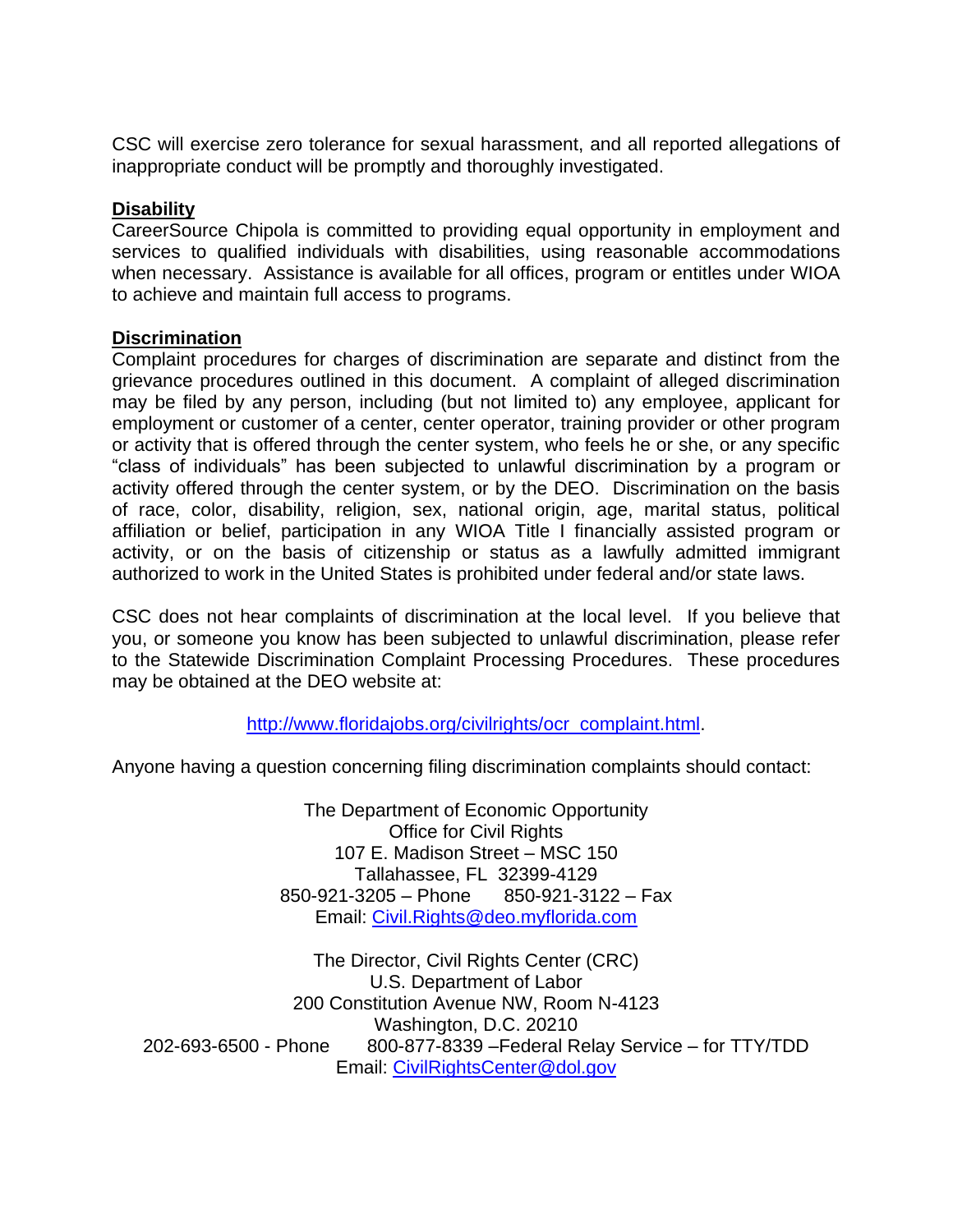See Table I for additional Contact Information for Filing a Discrimination Complaint.

Complaints alleging discrimination based on handicap may be filed in accordance with 20 CFR 32.45. Under these procedures, complainants must file with the subrecipient within 180 days of the alleged discrimination. An investigation must be conducted by the subrecipient and a decision rendered in writing to the complainant and the other interested parties within sixty (60) days. If dissatisfied with the resolution, the complainant may file with the Assistant Secretary of the United States Department of Labor, within thirty (30) days of the decision, or ninety (90) days from the filing of the complaint, whichever is earlier.